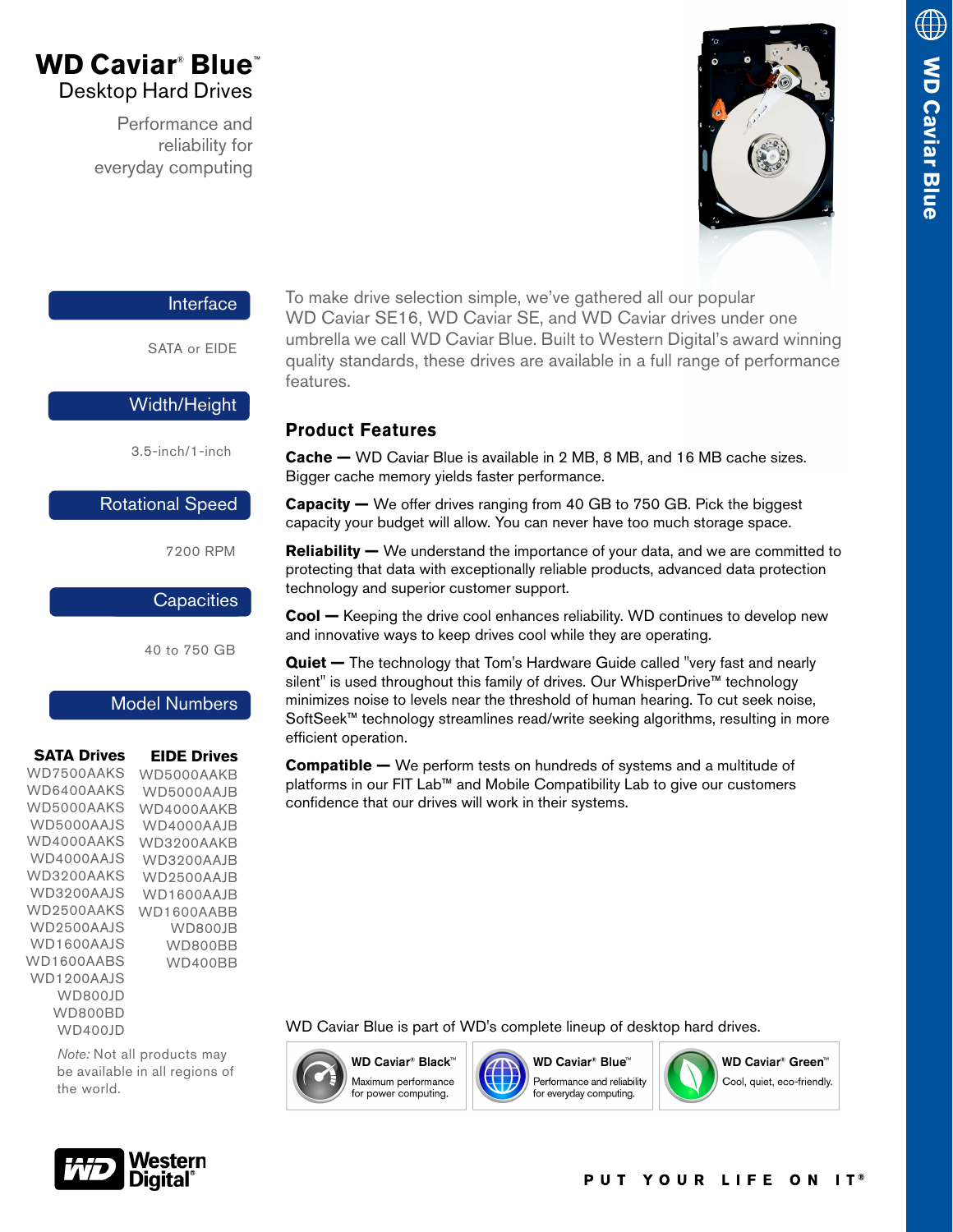# **WD Caviar Blue** Desktop Hard Drives

### **Drive Specifications**

| <b>SATA Hard Drives</b>         | 250 GB                                                            | 320 GB      | 400 GB      | 500 GB      | 640 GB                      | 750 GB     |
|---------------------------------|-------------------------------------------------------------------|-------------|-------------|-------------|-----------------------------|------------|
| Formatted capacity <sup>1</sup> | 250.059 MB                                                        | 320.072 MB  | 400.088 MB  | 500.107 MB  | 640.135 MB                  | 750.156 MB |
| User sectors per drive          | 488.397.168                                                       | 625.142.448 | 781.422.768 | 976.773.168 | 1.250.263.728 1.465.149.168 |            |
| SATA latching connector         | Yes                                                               | Yes         | Yes         | Yes         | Yes                         | Yes        |
| WD model number                 | WD2500AAKS WD3200AAKS WD4000AAKS WD5000AAKS WD6400AAKS WD7500AAKS |             |             |             |                             |            |

| <b>EIDE Hard Drives</b>                                                      | 320 GB                                                        | 400 GB                    | 500 GB                    |
|------------------------------------------------------------------------------|---------------------------------------------------------------|---------------------------|---------------------------|
| Formatted capacity <sup>1</sup><br>User sectors per drive<br>WD model number | 320.072 MB<br>625.142.448<br>WD3200AAKB WD4000AAKB WD5000AAKB | 400.088 MB<br>781.422.768 | 500.107 MB<br>976.773.168 |

#### **SATA Hard Drives**

| Rotary voice coil<br>Actuator type<br>Bytes per sector (STD)<br>512<br>$3.5$ -inch<br>RoHS compliant <sup>2</sup><br>Yes |  |
|--------------------------------------------------------------------------------------------------------------------------|--|
|                                                                                                                          |  |

#### **Performance Specifications**

#### **SATA Hard Drives**

| Average latency                | $4.9 \text{ ms}$                    |
|--------------------------------|-------------------------------------|
| Buffer                         | 16 MB                               |
| Cache                          |                                     |
| Read                           | Adaptive                            |
| Write                          | Yes                                 |
| Data transfer rate             |                                     |
| Buffer to disk                 | 70 MB/s sustained <sup>3</sup>      |
| Buffer to host                 | 3 Gb/s (maximum)                    |
| Drive ready time               | $13 \text{ sec}^3$                  |
| Error rate (non-recoverable)   | $<$ 1 in 10 <sup>15</sup> bits read |
| LBA support                    | Yes                                 |
| Rotational speed               | 7200 RPM                            |
| Start/stop cycles <sup>4</sup> | 50.000                              |
|                                |                                     |

**EIDE Hard Drives**

| <b>EIDE Hard Drives</b>             |                                     |
|-------------------------------------|-------------------------------------|
| Average latency                     | $5.5 \text{ ms}$                    |
| Buffer                              | 16 MB                               |
| Cache                               |                                     |
| Read                                | Adaptive                            |
| Write                               | Yes                                 |
| Data transfer rate (buffer to host) |                                     |
| Mode 5 Ultra ATA <sup>5</sup>       | 100 MB/s                            |
| Mode 4 Ultra ATA <sup>5</sup>       | 66.6 MB/s                           |
| Mode 2 Ultra ATA <sup>5</sup>       | 33.3 MB/s                           |
| Mode 2 Ultra DMA <sup>5</sup>       | $16.6$ MB/s                         |
| Mode 4 Ultra $PIO5$                 | 16.6 MB/s                           |
| Drive ready time                    | 7.0 sec (average)                   |
| Error rate (non-recoverable)        | $<$ 1 in 10 <sup>15</sup> bits read |
| LBA support                         | Yes                                 |
| Rotational speed                    | 7200 RPM                            |
| Start/stop cycles <sup>4</sup>      | 50,000                              |
|                                     |                                     |

Works with<br>Windows<br>
Wista®

















1 *One gigabyte (GB) = one billion bytes. One terabyte (TB) = one trillion bytes. Total accessible capacity varies depending on operating environment.*

2 *WD products manufactured and sold worldwide after August 1, 2005, meet or exceed Restriction of Hazardous Substances (RoHS) compliance requirements as mandated by the European Union for electrical and electronic products. The RoHS Directive 2002/95/EC of the European Parliament, which is effective in the EU beginning July 1, 2006, aims to protect human health and the environment by restricting the use of certain hazardous substances in new equipment, and consists of restrictions on lead, mercury, cadmium, and other substances.*

<span id="page-1-0"></span>3 *For 750 GB.*

4 *Controlled unload at ambient condition.*

5 *Maximum burst rate running the specified PIO, DMA, or Ultra ATA transfer mode.*

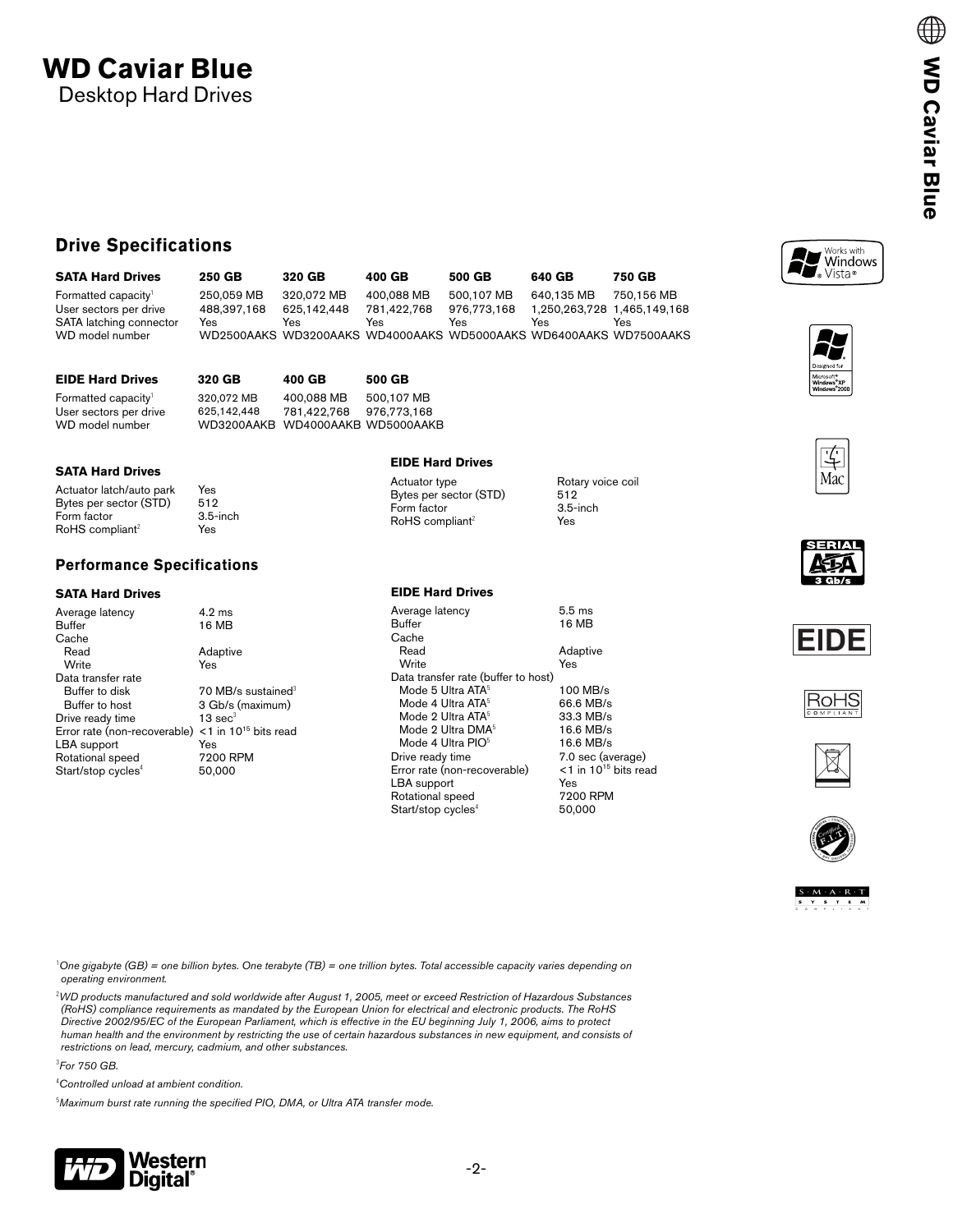### **Drive Specifications**

| <b>SATA Hard Drives</b> 40 GB             |         | 80 GB     | 120 GB                                                                              | 160 GB | 250 GB | 320 GB | 400 GB  | 500 GB  |
|-------------------------------------------|---------|-----------|-------------------------------------------------------------------------------------|--------|--------|--------|---------|---------|
| Formatted capacity <sup>1</sup> 40,020 MB |         | 80.026 MB |                                                                                     |        |        |        | 400.088 | 500.107 |
| User sectors per drive 78,165,360         |         |           | 156.301.488 234.441.648 312.581.808 488.397.168 625.142.448 781.422.768 976.773.168 |        |        |        |         |         |
| WD model number                           | WD400JD | WD800JD   | WD1200AAJS WD1600AAJS WD2500AAJS WD3200AAJS WD4000AAJS WD5000AAJS                   |        |        |        |         |         |
|                                           |         |           |                                                                                     |        |        |        |         |         |

| <b>EIDE Hard Drives 80 GB</b>                                                                  |         | 160 GB     | 250 GB                | 320 GB                                                 | 400 GB  | 500 GB  |
|------------------------------------------------------------------------------------------------|---------|------------|-----------------------|--------------------------------------------------------|---------|---------|
| Formatted capacity <sup>1</sup> 80,026 MB                                                      |         | 160.041 MB | 250.059 MB 320.072 MB |                                                        | 400.088 | 500.107 |
| User sectors per drive 156,301,488 312,581,808 488,397,168 625,142,448 781,422,768 976,773,168 |         |            |                       |                                                        |         |         |
| WD model number                                                                                | WD800JB |            |                       | WD1600AAJB WD2500AAJB WD3200AAJB WD4000AAJB WD5000AAJB |         |         |

1 *One gigabyte (GB) = one billion bytes. One terabyte (TB) = one trillion bytes. Total accessible capacity varies depending on* 

2 *WD products manufactured and sold worldwide after August 1, 2005, meet or exceed Restriction of Hazardous Substances (RoHS) compliance requirements as mandated by the European Union for electrical and electronic products. The RoHS Directive 2002/95/EC of the European Parliament, which is effective in the EU beginning July 1, 2006, aims to protect human health and the environment by restricting the use of certain hazardous substances in new equipment, and consists of* 

#### **SATA Hard Drives**

Actuator latch/auto park Yes<br>Bytes per sector (STD) 512 Bytes per sector (STD) 512<br>Form factor 515-inch Form factor 3.5-<br>RoHS compliant<sup>2</sup> Yes  $RoHS$  compliant<sup>2</sup>

# **Performance Specifications**

#### **SATA Hard Drives**

*operating environment.*

| Average latency                  | $4.2 \text{ ms}$                    |
|----------------------------------|-------------------------------------|
| Buffer                           | 8 MB                                |
| Cache                            |                                     |
| Read                             | Adaptive                            |
| Write                            | Yes                                 |
| Data transfer rate               |                                     |
| Buffer to disk                   | 972 Mbits/s (maxim                  |
| Buffer to host                   | 3 Gb/s (maximum)                    |
| Drive ready time                 | 12.5 sec (maximum)                  |
| Error rate (non-recoverable)     | $<$ 1 in 10 <sup>15</sup> bits read |
| LBA support                      | Yes                                 |
| Rotational speed                 | 7200 RPM                            |
| $Start/stop$ cycles <sup>3</sup> | 50,000 minimum                      |
|                                  |                                     |

*restrictions on lead, mercury, cadmium, and other substances.*

4 *Maximum burst rate running the specified PIO, DMA, or Ultra ATA transfer mode.*

maximum) num) ximum<mark>)</mark><br>:s read

|  | Bytes per sector (STI |  |
|--|-----------------------|--|
|  |                       |  |

**EIDE Hard Drives**

Mode 4 Ultra  $PIO<sup>4</sup>$ <br>Drive ready time

Start/stop cycles<sup>4</sup>

**Buffer** Cache

Write

**EIDE Hard Drives**

Form factor  $3.5-$ <br>RoHS compliant<sup>2</sup>  $\gamma$ es  $RoHS$  compliant<sup>2</sup>

Data transfer rate (buffer to host)

Actuator type Rotary voice coil<br>Bytes per sector (STD) 512  $512$ <br>3.5-inch

Average latency 5.5 ms<br>Buffer 8 MB Read Adaptive<br>Write Yes Mode 5 Ultra ATA<sup>4</sup> 100 MB/s<br>Mode 4 Ultra ATA<sup>4</sup> 66.6 MB/s Mode 4 Ultra  $ATA^4$  66.6 MB/s<br>Mode 2 Ultra  $ATA^4$  33.3 MB/s Mode 2 Ultra ATA<sup>4</sup> 33.3 MB/s<br>Mode 2 Ultra DMA<sup>4</sup> 16.6 MB/s Mode 2 Ultra DMA $^4$  16.6 MB/s<br>Mode 4 Ultra PIO $^4$  16.6 MB/s 7.0 sec (average)<br><1 in 10<sup>15</sup> bits read Error rate (non-recoverable) <1 i<br>LBA support Yes LBA support<br>
Rotational speed
Y200 RPM Rotational speed 7200 RPM<br>Start/stop cycles<sup>4</sup> 50,000 minimum

אר⊬?





 $S \cdot M \cdot A \cdot R \cdot T$ 

**WD Caviar Blue**

**WD Caviar Blue** 

 $\oplus$ 



Works with  $\sum_{\Phi}$  Vista









3 *Controlled unload at ambient condition.*